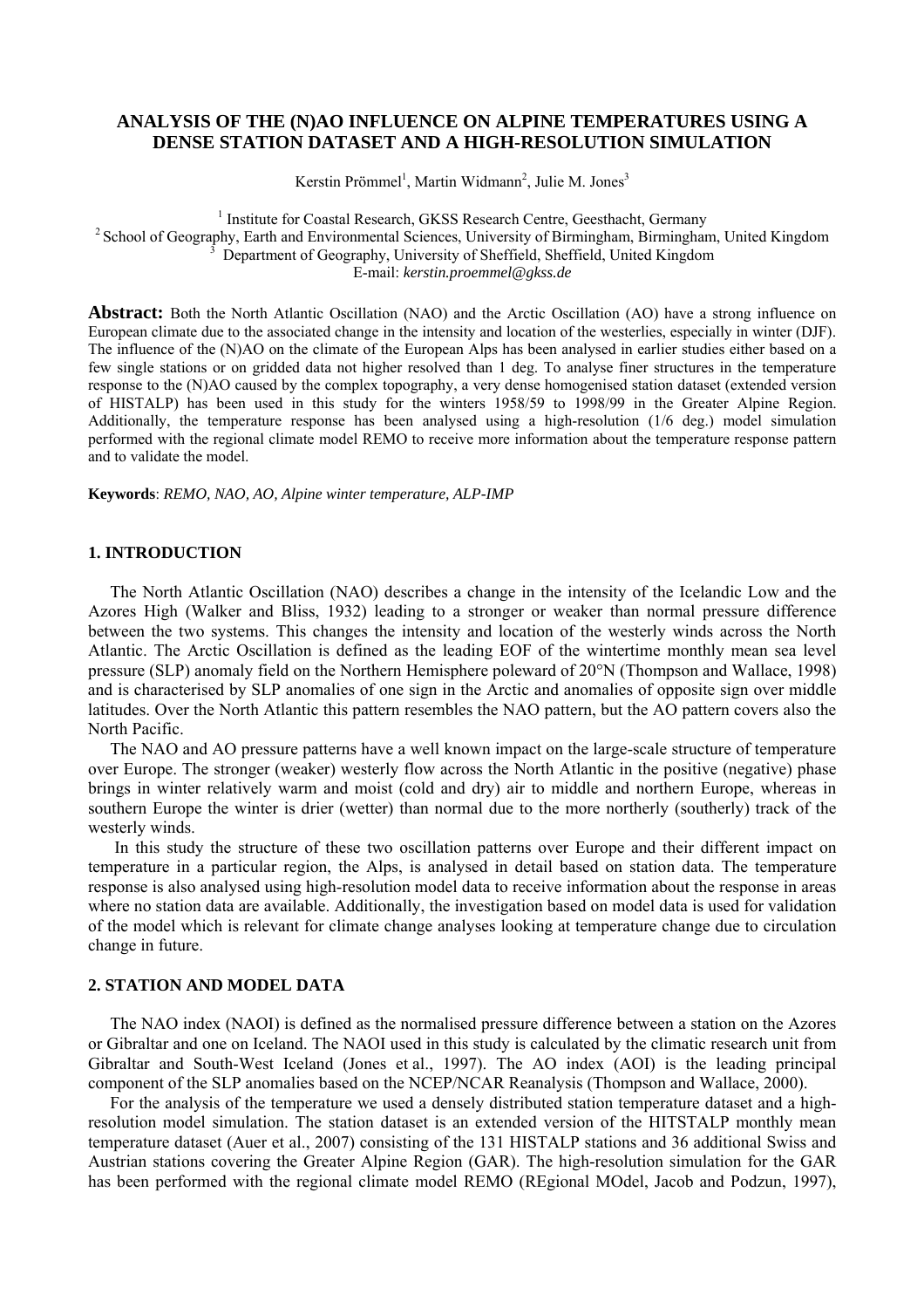which has a resolution of  $1/6$  deg and was forced by the ERA40 reanalysis on the lateral boundaries und through spectral nudging of the large-scale horizontal wind field.

For all data the winter (DJF) means were calculated from 1958/59 to 1998/99. Based on these means regressions between both observed and simulated temperature and both NAOI and AOI were calculated.

## **3. RESULTS**

#### **3.1 (N)AO patterns**

The NAO and the AO pattern over Europe displayed as the regression coefficients between the circulation index and the ERA40 mean sea level pressure (Fig. 1) show slightly different locations and dimensions of the centres of action. For the NAO this leads to a stronger pressure gradient over the Alps than for the AO causing stronger advection. For the AO with the weaker gradient and the larger dimension the higher pressure causes subsidence over the Alps in the positive phase.



**Figure 1:** Regression coefficients between both NAOI (left panel) and AOI (right panel) and winter mean sea level pressure from the ERA40 Reanalysis. Units in hPa per unit deviation of the circulation index.

#### **3.2 Station based temperature response**

In agreement with the well known European-wide temperature response to the NAO (Hurrell and van Loon, 1997) we find that the change in observed winter temperature corresponding to a positive change of one standard deviation of the NAOI (Fig. 2, left) shows a strong north to south gradient with largest values of 1.3°C in the northeast and smallest values around 0.2°C around the Adriatic coast. An altitudinal dependency of the temperature response has been described by earlier studies (Beniston and Rebetz, 1996; Giorgi et al., 1997) using several Swiss station data and has been explained by the connection of the high elevation stations to the free atmosphere and therefore to the large-scale circulation influenced by the NAO. This altitudinal dependency is absent in our analysis. Potential reasons for this discrepancy are that we analysed winter mean temperature in contrast to minimum temperature used by Beniston and Rebetz (1996) and linear regression in contrast to an analysis based on composites used by Giorgi et al. (1997).

The temperature response to the AO in the GAR (Fig. 2, right) fits to the results of Thompson and Wallace (1998). It has a north to south gradient and largest values are found for the high-elevation stations above 1500m above mean sea level.

By comparing the temperature response to the NAO with that to the AO, larger values and a stronger north to south gradient are found for the former. Another difference is the altitudinal dependency which is found for the AO and which is absent for the NAO. The difference between the temperature response to the NAO and to the AO is probably caused by the slightly different circulation patterns describing the NAO and the AO, described above.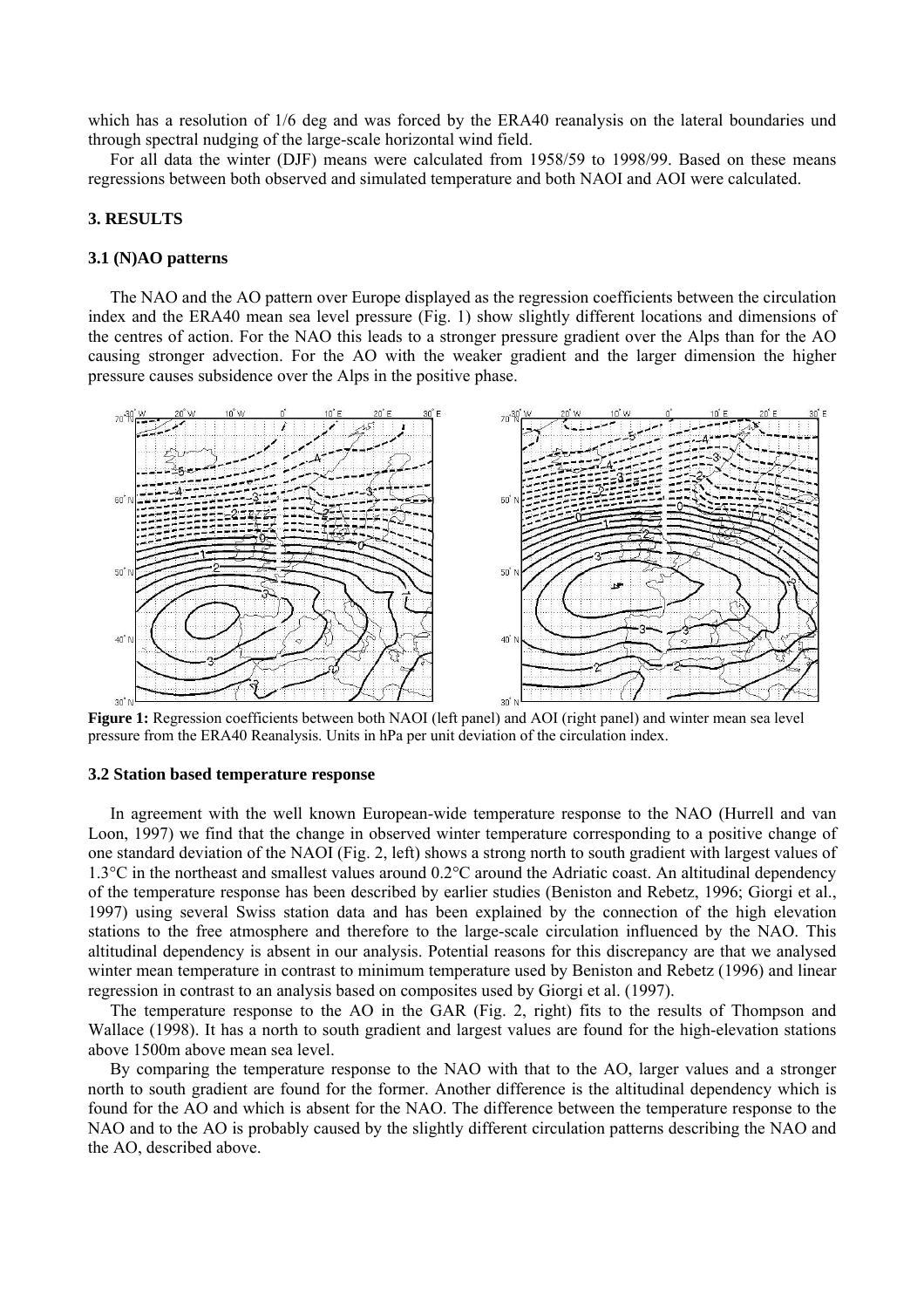

**Figure 2:** Regression coefficients between both NAOI (left panels) and AOI (right panels) and winter temperature from low elevation (upper panels) and high elevation (lower panels,  $>1500$ m a.s.l.) stations. Significant values have a black circle. Units in °C per unit deviation of the circulation index.



**Figure 3:** Regression coefficients between both NAOI (left panel) and AOI (right panel) and winter temperature from REMO on the grid in the background and winter temperature from stations on the dots in the foreground. Units in °C per unit deviation of the circulation index.

### **3.2 Model based temperature response**

The temperature response to the NAO simulated by REMO (Fig. 3, left) shows a generally very similar pattern to the observed temperature response. However, south of the main Alpine ridge REMO simulates a very strong positive response which is absent in the station data. This absence might be due to different locations represented by the stations and the grid boxes. The differences between REMO and station regression values are generally small, but they indicate that REMO does not fully capture the strength of the north to south gradient of the regression.

For the AO the simulated temperature response (Fig. 3, right) also agrees well with the observed response, but REMO has more often higher regression coefficients than the stations. However, for the high